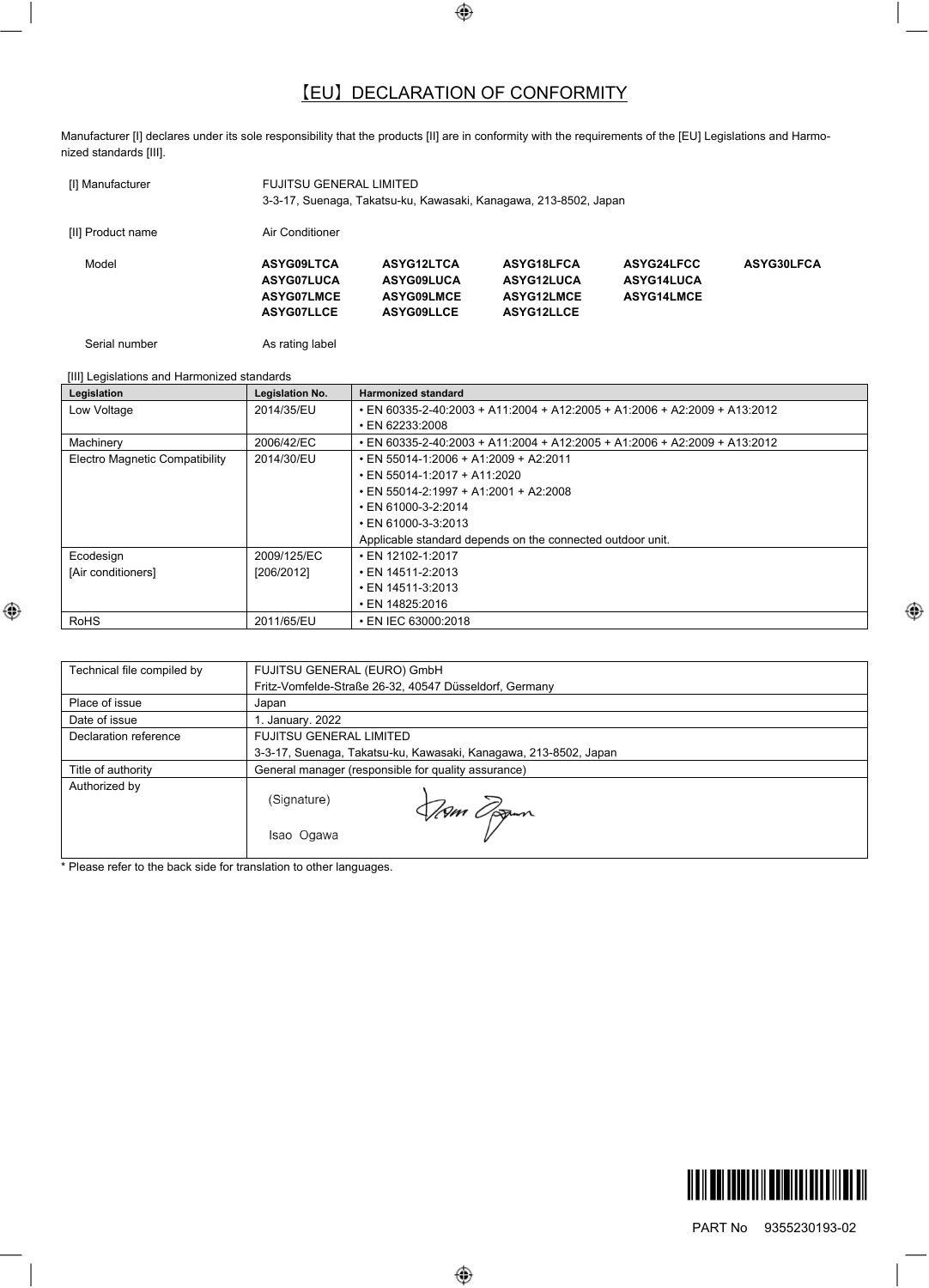| English            | [EU] DECLARATION OF CONFORMITY                                                                                                                           |
|--------------------|----------------------------------------------------------------------------------------------------------------------------------------------------------|
| [En]               | Manufacturer [I] declares under its sole responsibility that the products [II] are in conformity with the requirements of the [EU] Legislations          |
|                    | and Harmonized standards [III].                                                                                                                          |
| German             | [EU] KONFORMITÄTSERKLÄRUNG                                                                                                                               |
| [De]               | Der Hersteller [I] erklärt in alleiniger Verantwortung, dass die Produkte [II] allen Anforderungen der [EU]-Rechtsprechung und                           |
|                    | harmonisierten Normen [III] entsprechen.                                                                                                                 |
| French             | [EU] DÉCLARATION DE CONFORMITÉ                                                                                                                           |
| [Fr]               | Le fabricant [I] déclare sous sa seule responsabilité que les produits [II] sont conformes aux exigences des léglislations et normes                     |
|                    | harmonisées [III] [EU].                                                                                                                                  |
| Spanish            | [EU] DECLARACIÓN DE CONFORMIDAD                                                                                                                          |
| [Es]               | El fabricante [I] declara bajo su exclusiva responsabilidad que los productos [II] están en conformidad con los requisitos de las                        |
|                    | Legislaciones y normas armonizadas [EU] [III].                                                                                                           |
| Italian            | [EU] DICHIARAZIONE DI CONFORMITÀ                                                                                                                         |
| [It]               | Il produttore [I] dichiara sotto la sua unica responsabilità che i prodotti [II] sono conformi ai requisiti delle legislazioni e degli standard          |
| Greek              | armonizzati [EU] [III].<br>[ΕU] ΔΗΛΩΣΗ ΣΥΜΜΟΡΦΩΣΗΣ                                                                                                       |
|                    | Ο κατασκευαστής [Ι] δηλώνει αποκλειστικά με δική του ευθύνη ότι τα προϊόντα [ΙΙ] συμμορφώνονται με τις απαιτήσεις της Νομοθεσίας και                     |
| [E]                | των Εναρμονισμένων προτύπων [EU] [III].                                                                                                                  |
|                    | [EU] DECLARAÇÃO DE CONFORMIDADE                                                                                                                          |
| Portuguese<br>[Pt] | O fabricante [I] declara sob sua inteira responsabilidade que os produtos [II] estão em conformidade com os requisitos das legislações e                 |
|                    | normas harmonizadas da [EU] [III].                                                                                                                       |
| Bulgarian          | <b>[EU] ДЕКЛАРАЦИЯ ЗА СЪОТВЕТСТВИЕ</b>                                                                                                                   |
| [Bg]               | Производителят [I] декларира на своя собствена отговорност, че изделията [II] съответстват на разпо- редбите и изискванията на                           |
|                    | [EU] законодателството и Хармонизирани стандарти [III].                                                                                                  |
| Croatian           | [EU] IZJAVA O USKLAĐENOSTI                                                                                                                               |
| [Hr]               | Proizvođač [I] izjavljuje pod punom materijalnom odgovornošću da su proizvodi [II] u skladu sa zahtjevima [EU] zakonodavstva i                           |
|                    | harmoniziranih standarda [III].                                                                                                                          |
| Czech              | [EU] PROHLÁŠENÍ O SHODĚ                                                                                                                                  |
| [Cs]               | Výrobce [I] prohlašuje na vlastní výlučnou odpovědnost, že výrobky [II] jsou ve shodě s požadavky Legislativ a harmonizovaných norem                     |
|                    | [EU] [III].                                                                                                                                              |
| Danish             | [EU] OVERENSSTEMMELSESERKLÆRING                                                                                                                          |
| [Da]               | Producenten [I] erklærer under eget ansvar, at produkterne [II] er i overensstemmelse med kravene fra [EU]-lovgivningen og de                            |
|                    | harmoniserede standarder [III].                                                                                                                          |
| Dutch              | [EU] CONFORMITEITSVERKLARING                                                                                                                             |
| [N!]               | Fabrikant [I] verklaart op eigen verantwoordelijkheid dat de producten [II] in overeenstemming zijn met de eisen van de [EU]-wetgevingen                 |
|                    | en geharmoniseerde normen [III].                                                                                                                         |
| Estonian           | [EU] VASTAVUSDEKLARATSIOON                                                                                                                               |
| [Et]               | Tootja [I] kinnitab ja kannab ainuisikuliselt vastutust selle eest, et tooted [II] on toodetud kooskõlas [EU] õigusaktide ja muude                       |
|                    | normatiivdokumentidega [III].                                                                                                                            |
| Finnish            | [EU] VAATIMUSTENMUKAISUUSVAKUUTUS                                                                                                                        |
| [Fi]               | Valmistaja [I] vakuuttaa omalla vastuullaan, että tuotteet [II] ovat [EU]:n lainsäädännön ja yhdenmukaistettujen standardien [III]                       |
|                    | vaatimusten mukaisia.                                                                                                                                    |
| Hungarian          | [EU] MEGFELELŐSÉGI NYILATKOZAT                                                                                                                           |
| [Hu]               | A Gyártó [I] nyilatkozza, hogy kizárólagos felelősséget vállal a termékek [II] [EU] Jogszabályoknak és harmonizált szabványoknak való                    |
|                    | megfeleléséről [III].                                                                                                                                    |
| Latvian            | [EU] ATBILSTĪBAS DEKLARĀCIJA                                                                                                                             |
| [Lv]               | Ražotājs [I] deklarē uz savu atbildību, ka produkti [II] atbilst [EU] tiesību aktu un saskaņoto standartu [III] prasībām.                                |
|                    |                                                                                                                                                          |
| Lithuanian         | [EU] ATITIKTIES DEKLARACIJA                                                                                                                              |
| [Lt]               | Gamintojas [I] savo išskirtine atsakomybe pareiškia, kad gaminiai [II] atitinka [EU] teisės aktų ir darniųjų standartų reikalavimus [III].               |
|                    |                                                                                                                                                          |
| Norwegian          | [EU] SAMSVARSERKLÆRING                                                                                                                                   |
| [No]               | Produsent [I] erklærte under sitt eget ansvar at sine produkter [II] er i samsvar med kravene i [EU]-lovgivninger og -harmoniserte                       |
|                    | standarder [III].                                                                                                                                        |
| Polish             | [EU] DEKLARACJA ZGODNOŚCI                                                                                                                                |
| [PI]               | Producent [I] deklaruje z pełną odpowiedzialnością, że produkty [II] są zgodne z postanowieniami przepisów oraz norm                                     |
|                    | zharmonizowanych [EU] [III].                                                                                                                             |
| Romanian           | [EU] DECLARATIA DE CONFORMITATE                                                                                                                          |
| [Ro]               | Producătorul [I] declară pe propria răspundere că produsele [II] sunt în conformitate cu cerințele Legislației și Standardelor armonizate<br>[EU] [III]. |
| Slovak             | [EU] VYHLÁSENIE O ZHODE EU                                                                                                                               |
| [Sk]               | Výrobca [I] vyhlasuje na svoju vlastnú zodpovednosť, že výrobky [II] sú v súlade s požiadavkami právnych predpisov a harmonizovaných                     |
|                    | noriem [EU] [III].                                                                                                                                       |
| Slovenian          | [EU] IZJAVA EU O SKLADNOSTI                                                                                                                              |
| [S]                | Proizvajalec [I] s polno odgovornostjo izjavlja, da so izdelki [II] v skladu z zahtevami zakonodaje in usklajenih standardov [EU] [III].                 |
|                    |                                                                                                                                                          |
| Swedish            | [EU] FÖRKLARING OM ÖVERENSSTÄMMELSE                                                                                                                      |
|                    |                                                                                                                                                          |
| [Sv]               | Tillverkaren [I] deklarerar på eget ansvar att produkterna [II] efterlever kraven enligt [EU] Lagstiftningar och harmoniserade normer [III].             |